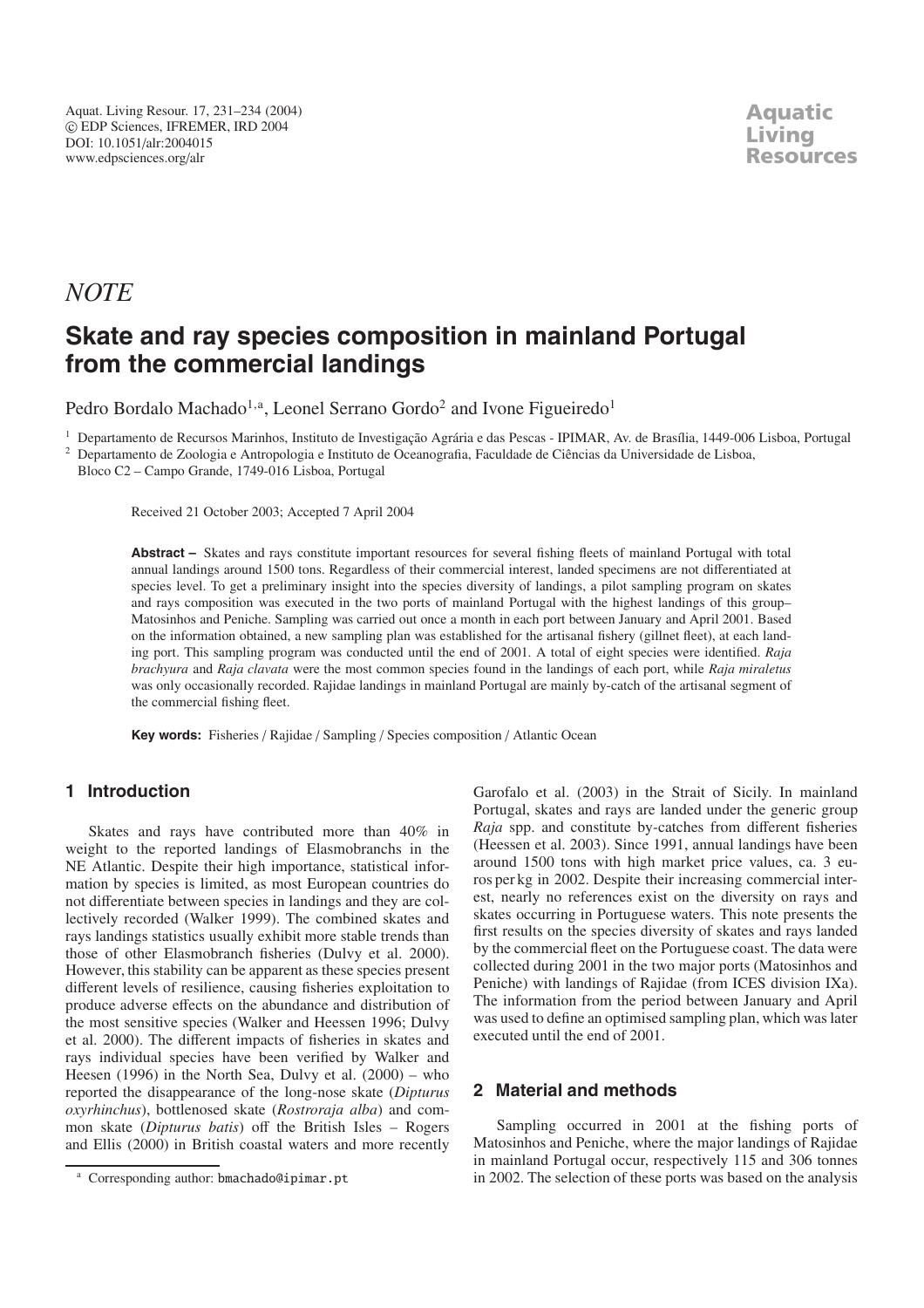of landing records from the Portuguese Aquaculture and Fisheries General Directorate, between 1991 and 2000. The pilot sampling program was carried out between January and April 2001 and included one monthly visit to each landing port. The sampling procedure comprised: a) Selection of 10 fishing vessels (if possible) with landings of Rajidae; b) Random selection of at least three fish boxes per vessel; c) Identification of all specimens per box; d) For each specimen, record the total and disc lengths (to the nearest millimetre), the total weight (only in Matosinhos) and sex; e) Interview (if possible) of the crew of each vessel concerning different aspects of the fishing activity: area, depth, duration, gear characteristics and target species. 457 specimens were examined during this program – 64 in Matosinhos and 393 in Peniche from a total of 41 vessels sampled. The analysis of the acquired data led to the determination of optimum sample sizes, i.e. number of boxes to be collected per month, considering a small budget as well as a restriction on human resources for sampling. The numbers obtained were 12 in Matosinhos and 16 in Peniche; the corresponding levels of significance and magnitudes of error adopted were 20%, 0.05 and 10%, 0.1, respectively. Accordingly a new sampling plan was established for the artisanal gillnet fishery. For each landing port it included: i) one monthly visit; ii) a random selection of vessels (minimum three); iii) a random selection of boxes in order to sample a total of: 16 boxes (Peniche) and 12 boxes (Matosinhos). This new program was executed, until the end of 2001, at each port. The latest data were further analysed to update the optimum sample sizes.

#### **3 Results**

In mainland Portugal, skates and rays are mainly landed by the artisanal and trawl segments of the commercial fleet (Table 1). The artisanal fleet accounts for the highest landing records with an average of 1200 tons per year (about 75% of the total annual landings), comprising different types of fishing gear such as longline and gillnet.

Eight ray species were identified during the pilot sampling program (Table 2): bottlenosed skate *Rostroraja alba* (Lacepède 1803) (only found in Peniche); blonde ray *Raja brachyura* Lafont 1873; small-eyed ray *Raja microocellata* Montagu 1818; thornback ray *Raja clavata* Linnaeus 1758; brown ray *Raja miraletus* Linnaeus 1758; spotted ray *Raja montagui* Fowler 1910; undulate ray *Raja undulata* Lacepède 1802 and cuckoo ray *Leucoraja naevus* (Müller and Henle 1841). The majority of rays landed in the two ports were taken by artisanal gillnet fishing gear as by-catch.

In what concerns the interviews with the fishing vessels' crews, only 21 were conducted. In Matosinhos, the crews of eight vessels from an artisanal gillnet fishery were interviewed. In Peniche, 10 gillnet vessels, one trawler and two longliners were interviewed. In Matosinhos, fishing grounds are located at a distance between 20 and 90 nautical miles from the fishing port and fishing operations have a duration of circa 24 h. Target species vary with season and include European seabass *Dicentrarchus labrax*, turbot *Psetta maxima*, pouting *Trisopterus luscus* and Rajidae species. In Peniche fishing grounds are closer to the fishing port (at a distance of about

10 nmi) and the duration of fishing varies with gear, ranging from 10 to 20 h. Target species also vary with season and comprise European seabass *Dicentrarchus labrax*, European conger *Conger conger*, common sole *Solea solea* and Rajidae species.

During the execution of the new sampling program (May to December of 2001), no new species were identified besides those recorded in the previous sampling period – January to April (Table 2). Samples from May to December were collected from gillnet vessel landings which had pouting and turbot in Matosinhos and European conger and common sole in Peniche as the species with the highest recorded quantities. *R. brachyura* and *R. clavata* were the most frequent species representing 44% and 23% of the total individuals sampled in Peniche and 18% and 37% in Matosinhos. *R. miraletus* was the most infrequent species sampled presenting less than 3% in each port. The former two species are also frequent off North-eastern England, Southwest Wales (Holden 1963), Irish waters (Fahy 1989 *in* Walker 1999) and in the North Sea (Heessen et al. 2002). *R. clavata* together with *R. batis* and *L. naevus* represented 80% of ray landings from French trawlers operating in the west of the British Isles and Celtic sea (Du Buit 1973).

The largest specimens found were sampled in Peniche and belonged to *R. alba* species (Table 2). In Matosinhos, the largest total length recorded (103 cm total length) was from a *R. microocellata* female. *R. brachyura* individuals exhibited the smallest sizes recorded either in Matosinhos and Peniche.

#### **4 Conclusion**

This study constitutes a preliminary evaluation of skates and rays species diversity in the landings from mainland Portugal, conducted at the two most important landing ports. The knowledge on the species composition throughout time is particularly important since fisheries are responsible for temporal changes on the abundance and distribution of these species (Walker 1999; Stevens et al. 2000), which are highly susceptible to overfishing (Dulvy and Reynolds 2002; Frisk et al. 2002). In British coastal waters, the long-term effect of commercial fisheries may have been responsible for a decline in large bodied ray species while smaller, non-target species like the spotted ray and cuckoo ray, have become more abundant (Rogers and Ellis 2000). In the North Sea, fisheries caused changes in species composition by favouring species with the lowest length or age of first maturity, namely the starry ray, *Raja radiata* (Donovan 1808) (Walker and Heesen 1996). The findings of these studies reinforce the need for further investigation into the sampling of skates and rays in mainland Portugal. This should be expanded to other fisheries and ports taking into account the results obtained in the present work.

*Acknowledgements.* This study was supported by DG XIV of the European Commission through Study project 99/009 entitled "Improving Sampling of Western and Southern European Atlantic Fisheries" (SAMFISH) and partially through the Study project 99/0055 entitled "Development of Elasmobranch Assessments" (DELASS).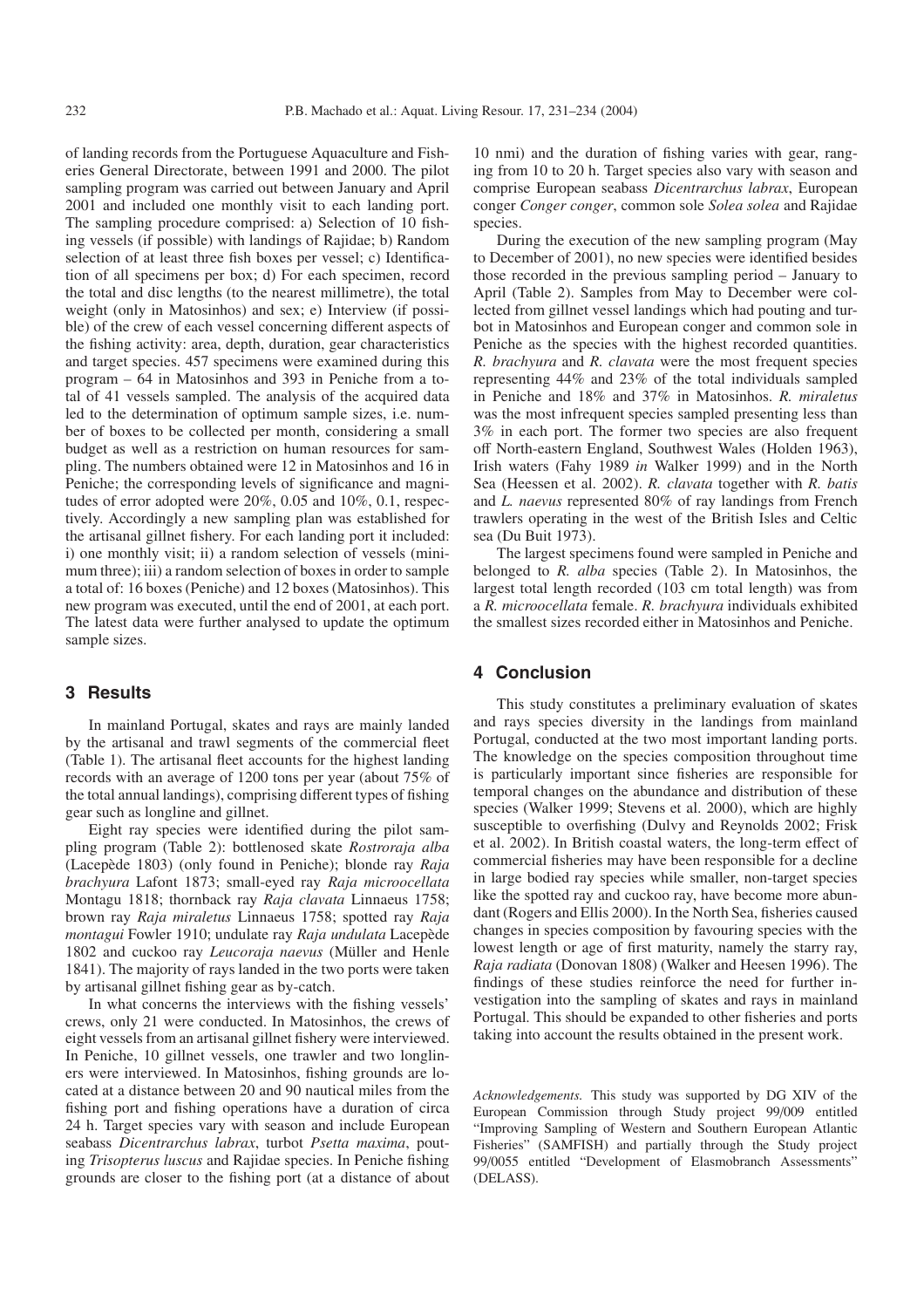|                   | Year                  | Matosinhos                         |         |                | Nazaré           |              |                  | Peniche                    |                    |              | Sesimbra            |                       |                      | Portimão                  |                            |                     | Olhão                                |                           |           | All Ports      |               |
|-------------------|-----------------------|------------------------------------|---------|----------------|------------------|--------------|------------------|----------------------------|--------------------|--------------|---------------------|-----------------------|----------------------|---------------------------|----------------------------|---------------------|--------------------------------------|---------------------------|-----------|----------------|---------------|
|                   | È                     | Total<br>ă                         |         | È              | ă                | <b>Total</b> | È                | à                          | <b>Total</b>       | È            | さ                   | <b>Total</b>          | Ĕ                    | à                         | <b>Total</b>               | È                   | à                                    | Total                     | È         | Ğ              | <b>Total</b>  |
|                   | 36<br>1991            | 175<br>135                         |         | 50             | 46               | 50           | 27               | 281                        | 367                |              | $\frac{8}{4}$       | $\frac{8}{4}$         | $\overline{5}$       | $\approx$                 | 5                          | က                   | ಔ                                    | 32                        | 382       | 982            | 1375          |
|                   | 22<br>1992            | 183<br>160                         |         | $\overline{6}$ | $\overline{8}$   | 142          | $\overline{4}$   | 340                        | 377                |              | 80                  | 60                    | $\frac{5}{3}$        | $\overline{1}$            | 57                         | 5                   | $\overline{\widetilde{\mathcal{C}}}$ | $\overline{4}$            | 343       | 1202           | 1553          |
|                   | 32<br>1993            | 199<br>164                         |         | 68             | 104              | 176          | $\overline{20}$  | 358                        | 384                |              | 61                  | 61                    | $\overline{2}$       | $\frac{2}{3}$             | $\ddot{4}$                 | $\overline{ }$      | $\infty$                             | 42                        | 363       | <b>239</b>     | 1613          |
|                   | 33<br>1994            | 172<br>132                         |         | $\rm ^{\rm o}$ | 88               | 148          | တ                | 225                        | 239                |              | 45                  | $\frac{8}{4}$         | 25                   | ဖ                         | 45                         | 4                   | $\frac{4}{4}$                        | \$                        | 346       | 1007           | 1369          |
|                   | 29<br>1995            | 123<br>$\overline{5}$              |         | 57             | 77               | 135          | တ                | 305                        | 327                |              | $\overline{\infty}$ | 82                    | 27                   | $\infty$                  | 42                         | 22                  | 35                                   | 86                        | 358       | 1062           | 1433          |
|                   | 35<br>1996            | 134<br>96                          |         | 56             | 75               | 131          | $\frac{5}{3}$    | 304                        | 338                |              | 100                 | $\sum$                | 38                   | တ                         | 66                         | $\frac{4}{1}$       | 23                                   | 80                        | 402       | 1119           | 1534          |
|                   | 30<br>1997            | $\overline{107}$<br>76             |         | 59             | 89               | 128          | 26               | 342                        | 386                |              | 99                  | 100                   | 22                   | $\overline{ }$            | 45                         | 35                  | 24                                   | 80                        | 398       | 106            | 1512          |
|                   | 33<br>1998            | $\overline{107}$<br>$\overline{7}$ |         | 47             | 56               | 103          | $\overline{4}$   | 354                        | 385                |              | 67                  | 80                    | 22                   | တ                         | 42                         | $\frac{2}{3}$       | $\frac{8}{1}$                        | 89                        | 354       | 119            | 1485          |
|                   | $\frac{6}{1}$<br>1999 | $\overline{5}$<br>73               |         | 57             | 89               | 103          | Θ                | 322                        | 339                |              | 72                  | 72                    | $\overline{c}$       | $\overline{ }$            | $^{28}$                    | $\overline{\delta}$ | <u>ლ</u>                             | 53                        | 293       | 1621           | 1921          |
|                   | 25<br>2000            | 105<br>78                          |         | $\infty$       | 85               | 115          |                  | 301                        | 319                | 4            | 65                  | 69                    | $\overline{4}$       | $\overline{ }$            | $\overline{2}$             | 17                  | Ļ                                    | 35                        | 314       | 207            | 1528          |
|                   | 38<br>2001            | 126<br>87                          |         | 32             | 87               | 119          | 28               | 337                        | 365                | က            | 62                  | 65                    | $\overline{3}$       | $\widetilde{\phantom{a}}$ | $\frac{4}{1}$              | 17                  | 17                                   | 38                        | 352       | 1210           | 1571          |
|                   | $\infty$<br>2002      | 115<br>$\frac{8}{4}$               |         | $\frac{8}{4}$  | 95               | 143          | $\frac{4}{1}$    | 266                        | 306                | ŀ            | 79                  | 80                    | $\overline{3}$       | $\infty$                  | $\Theta$                   | $\overline{21}$     | $\mathbf{z}$                         | $\frac{8}{4}$             | 335       | 1161           | 1506          |
|                   |                       |                                    |         |                |                  |              |                  |                            |                    |              |                     |                       |                      |                           |                            |                     |                                      |                           |           |                |               |
| Port              | Species               | 40<br>January<br>$\circ$           | $\circ$ | February<br>≁о | March<br>$\circ$ | 60           | ≁о<br>April<br>아 | 어                          | ≁о<br>Vay          | June<br>어    | ≁о                  | ≁о<br>YiuL<br>어       | August<br>어          | ≁о                        | September<br>≁о<br>$\circ$ | October<br>$\circ$  | ≁о                                   | November<br>≁ດ<br>$\circ$ | 어         | December<br>60 | Ξ             |
|                   | Raja brachyura        |                                    |         | S              | $\mathfrak{L}$   |              | 8                | 39-64<br>$\widetilde{\Xi}$ | $39-90$            | 5            | P.                  |                       | 8                    | 39-99                     | 67-102 46-96               | S                   |                                      | 45-94<br>$50 - 51$        | 44-68     | 50-67          | ₽             |
|                   | Raja clavata          |                                    | S,      | 43-74          | 42-76 41-7       | ₹            | 8                |                            | 50-76<br>62-69     | 43-86        | 56-59               | $73-79$<br>$73 - 91$  | 55-87                | 38-78                     |                            | 65-83               | ą                                    |                           | 59-80     | 53-69          | ຘ             |
| <b>sodnisotsM</b> | Raja miraletus        |                                    |         |                |                  | Ş            |                  |                            |                    |              | 42-48               |                       |                      |                           |                            |                     |                                      |                           |           |                | ۰             |
|                   | Leucoraja naevus      |                                    |         |                |                  |              |                  | $57 - 81$                  |                    |              |                     |                       | 56-63                | 5                         |                            |                     |                                      |                           |           |                | Ξ             |
|                   | Raja montagui         |                                    | 50-51   |                |                  |              |                  |                            |                    |              |                     | 8<br>8                | 47-56                | 48-56                     |                            |                     |                                      |                           |           |                | $\infty$      |
|                   | Raja undulata         |                                    |         | 61-90 48-65    | 63-84            | 8            | 55-63            | 54-74                      | 43-77<br>58-84     | 64-76        | 63-79               | 8                     |                      | 8                         | S<br>78-85                 | \$                  | 8                                    | 54-58                     | 8         |                | 32            |
|                   | Raja microocellata    |                                    |         |                |                  |              |                  | 8                          |                    | 53-72        |                     | 63-98<br>$\approx 10$ |                      |                           | 53-70<br>48-73             |                     |                                      | $50 - 70$<br>$47 - 51$    | $40 - 74$ | 42-69          | 38            |
|                   | Raja brachyura        | 62-110 47-90 40-105 39-96          |         |                | 48-105 42-94     |              | 52-101           | 8                          | 44-88<br>$39 - 90$ | 56-100 55-94 |                     | 50-104 50-98          | 46-107 39-92         |                           | 38-88<br>38-88             |                     |                                      | 36-92<br>43-99            | 43-79     | 46-69          | 428           |
|                   | Raja clavata          | 45-76 50-63                        |         | 49-89 47-84    | 45-62 53-98      |              | 49-89            | $50 - 90$<br>63-84         | 54-93              | 60-79        | 54-77               | 54-57<br>50-60        | 44-73                | 48-70                     | 69-79<br>62-87             |                     |                                      | 54-62<br>$58 - 71$        | 64-86     | 8              | 227           |
|                   | Raja miraletus        |                                    |         | 46-43          |                  |              |                  | $\frac{6}{4}$              |                    |              |                     |                       |                      |                           |                            |                     |                                      |                           |           |                | Z             |
|                   | Leucoraja naevus      |                                    |         |                |                  |              |                  |                            | $41 - 62$<br>50-63 | 43-57        | 41-58               |                       |                      |                           | 55-57                      |                     |                                      | 5                         |           |                | ξ             |
| Peniche           | Raja montagui         | 44-50 50-99                        |         | 52-65 50-61    | 54-67 37-52      |              |                  |                            | $47 - 57$          | $51 - 65$    |                     | 56-57<br>53-69        | 43-66                | 40-55                     | N<br>$\frac{6}{105}$       |                     |                                      | 48-50<br>$41 - 47$        |           |                | $36\,$        |
|                   | Raja undulata         | $37 - 58$<br>66-93                 |         | 53-60 48-73    | 60-79            | $52 - 90$    | $52 - 91$        | 51-60                      | 옶                  | 푽            | 2                   | 54-82<br>$51 - 75$    | 45-80                | 54-87                     | \$<br>53-90                |                     |                                      | 56-79<br>$\approx$        | 53-85     |                | $\mathbf{66}$ |
|                   | Rostroraja alba       |                                    | 47      | R              | 162              |              |                  |                            | 123                | 124          |                     |                       | $\mathfrak{F}^{\pm}$ | $\frac{8}{100}$           |                            |                     |                                      |                           |           |                | N             |
|                   | Raja microocellata    | 44-51<br>$\frac{6}{4}$             |         | 46-83 65-74    | 59-78 56-70      |              | 49-79 45-76      | 45-83                      | $\frac{8}{4}$      | 50-82 50-73  |                     | S<br>43-68            |                      | 63-68                     | 50-78 63-73                |                     |                                      | 돈<br>49-85                |           |                | ğ             |

Table 1. Annual landings (tonnes) of skates and rays in mainland Portugal by port and fishing segment (Tr- Trawl; Ar- Artisanal) between 1991 and 2002. **Table 1.** Annual landings (tonnes) of skates and rays in mainland Portugal by port and fishing segment (Tr- Trawl; Ar- Artisanal) between 1991 and 2002.

P.B. Machado et al.: Aquat. Living Resour. 17, 231–234 (2004) 233